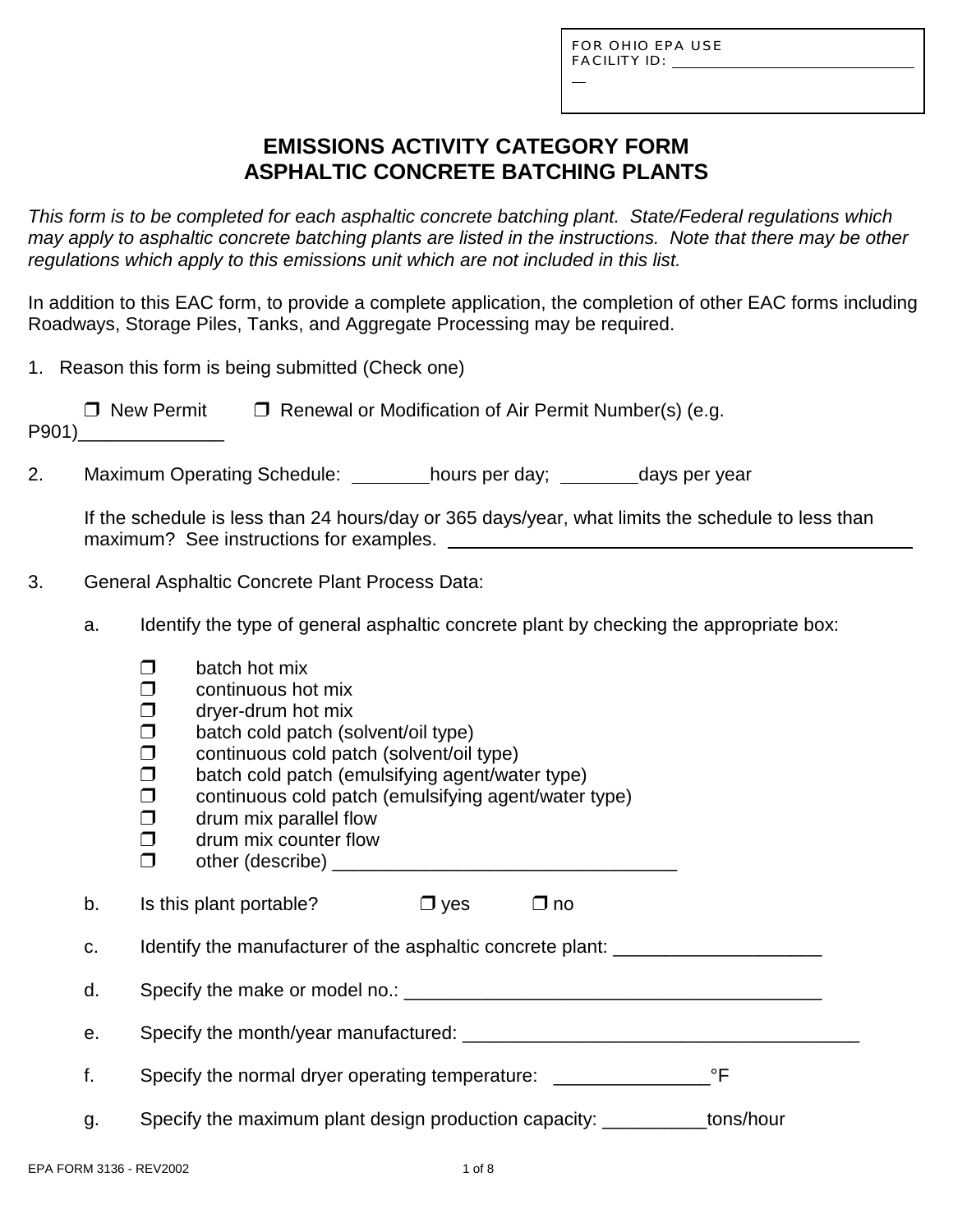|  |  | Specify the projected actual plant production rate: | tons/hour |
|--|--|-----------------------------------------------------|-----------|
|--|--|-----------------------------------------------------|-----------|

i. Specify the projected annual production rate: example and the state of the state of the state of the state of the state of the state of the state of the state of the state of the state of the state of the state of the s

j. Identify the type of aggregate used by checking the appropriate box (check all that apply):

| limestone or dolomite | sand   | slag |
|-----------------------|--------|------|
| crushed glass         | gravel |      |
| other (describe)      |        |      |

k. List materials in each mix (excluding virgin aggregate or asphalt) the facility proposes to make at this facility. NOTE: any mix design not listed in this form (or previous forms for this unit) or any mix listed that exceeds the percent given in this form (or previous forms for this unit) may be deemed a modification through the requirements of OAC rule 3745-31. Emission calculations, as required by 8.b. of this form, must include calculations for all mix types. The emissions rates shall be determined by reliable emission factors.

| ODOT spec # | % RAP | % Latex | % Shredded Tires | % Slag | % Other* | % Other* |
|-------------|-------|---------|------------------|--------|----------|----------|
|             |       |         |                  |        |          |          |
|             |       |         |                  |        |          |          |
|             |       |         |                  |        |          |          |
|             |       |         |                  |        |          |          |
|             |       |         |                  |        |          |          |
|             |       |         |                  |        |          |          |
|             |       |         |                  |        |          |          |
|             |       |         |                  |        |          |          |
|             |       |         |                  |        |          |          |
|             |       |         |                  |        |          |          |

\*Must specify material.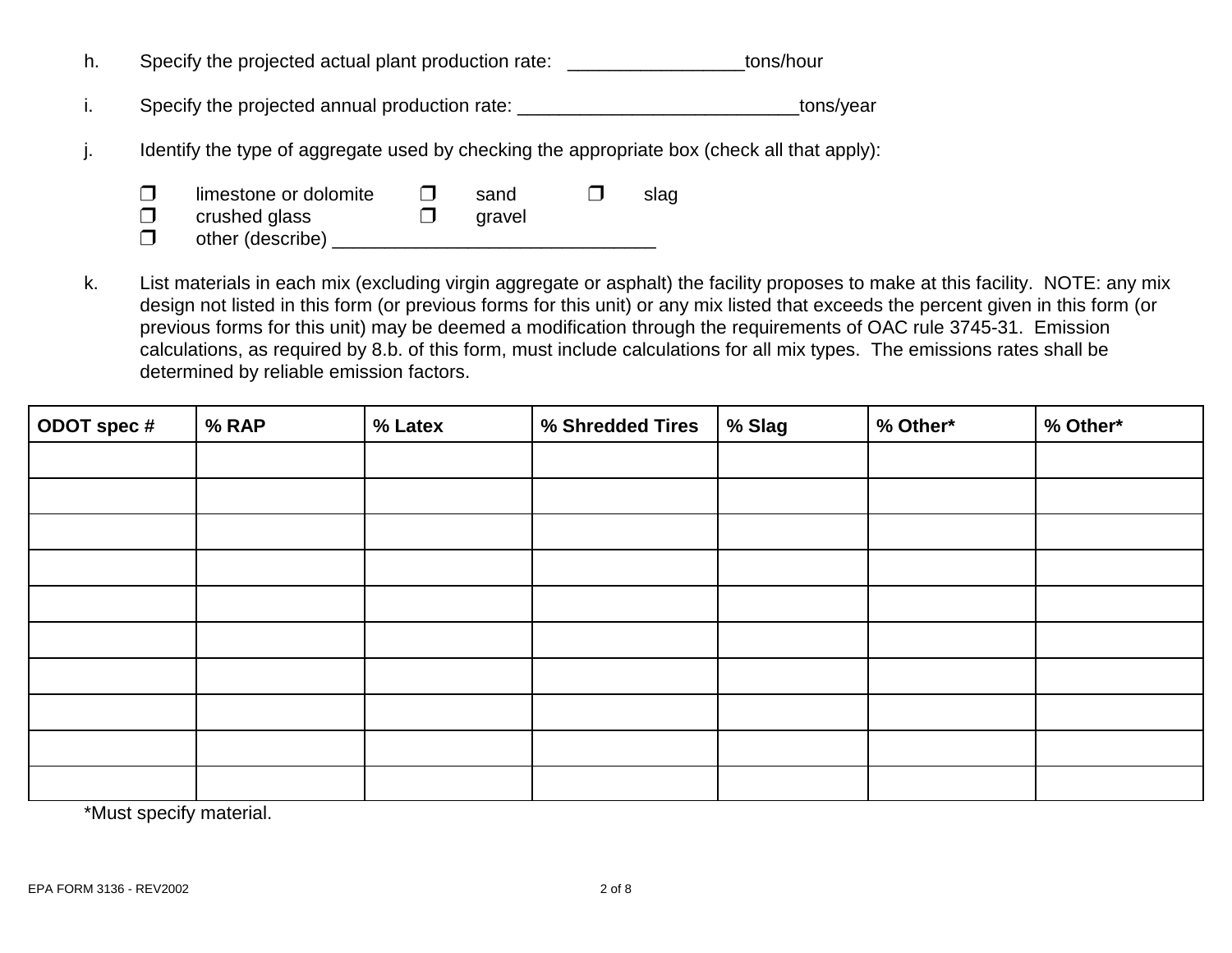- I. Identify the date of the last stack test: \_\_\_\_\_\_\_\_\_\_\_\_\_\_\_\_\_\_(Please attach summary of stack test results.)
- 4. Material Handling Process Data
	- a. Indicate each type of loading performed at the facility. Select from the provided list or create an entry if any material handling operation is not on the list. Indicate the type of material loaded using the subject loading type and provide an average moisture content, maximum hourly loading rate in tons per hour, and an expected annual quantity loaded in tons per year. Include the transporting of material from the storage pile to the beginning of the plant.

| Type of loading* | <b>Material Loaded</b> | Max. Loaded<br>(tons/year | <b>Max. Loading Rate</b><br>(tons/hr) | <b>Average Moisture</b><br>Content, as Loaded (%) |
|------------------|------------------------|---------------------------|---------------------------------------|---------------------------------------------------|
|                  |                        |                           |                                       |                                                   |
|                  |                        |                           |                                       |                                                   |
|                  |                        |                           |                                       |                                                   |

\* Examples: Front-end loader,

Rake reclaimer to conveyor, Bucket well reclaimer to conveyor, or Under-pile gravity load-out to conveyor

b. Identify each type and number of conveyors. Indicate the number of conveyors and provide information regarding the type of material transferred.

| <b>Type of Conveyor</b>   | <b>Number of Conveyors</b> | <b>Material Transferred</b> |
|---------------------------|----------------------------|-----------------------------|
| <b>Belt Conveyor</b>      |                            |                             |
| <b>Bucket Elevator</b>    |                            |                             |
| <b>Vibrating Conveyor</b> |                            |                             |
| <b>Pneumatic Conveyor</b> |                            |                             |
| Other (describe)          |                            |                             |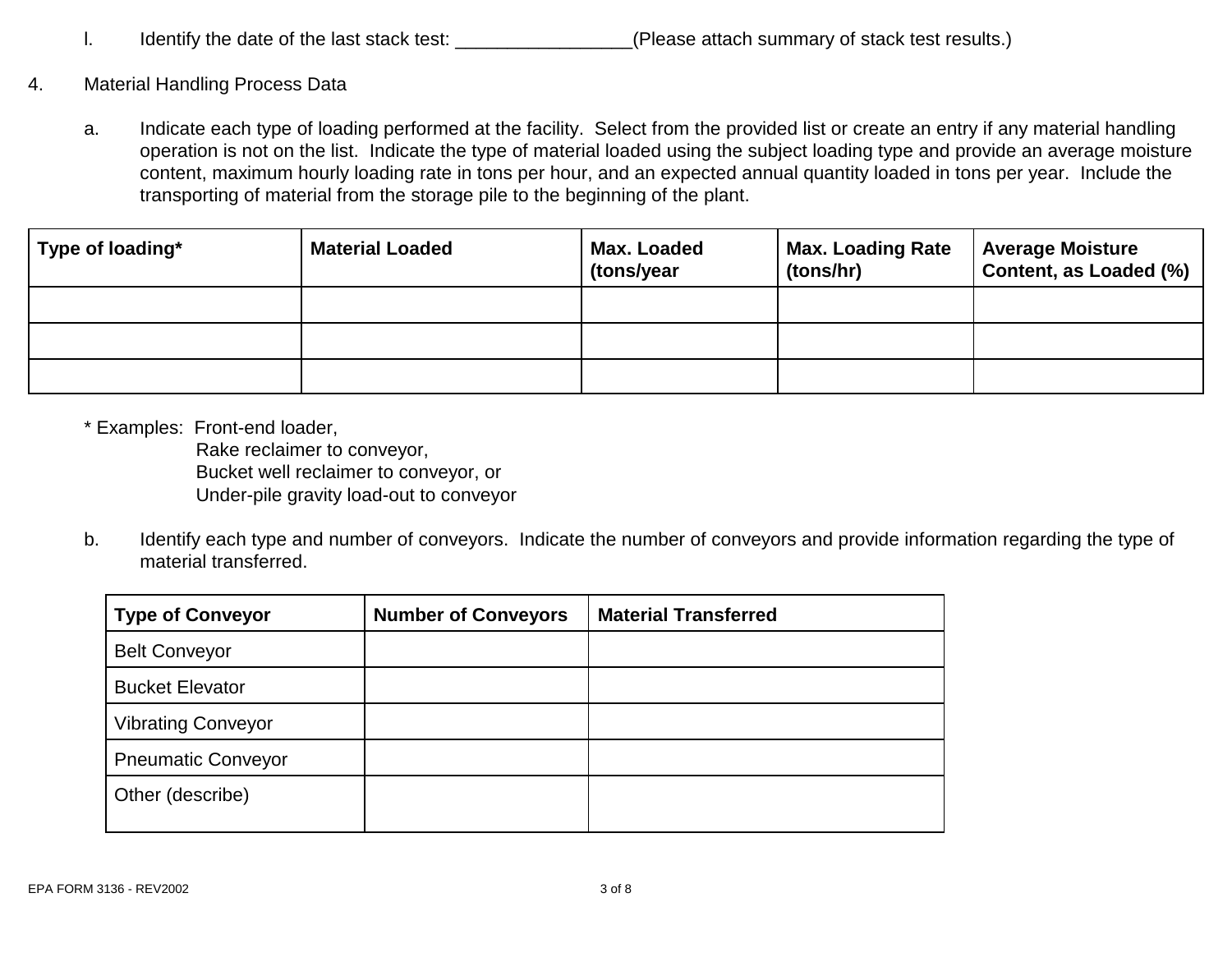c. Identify each type of transfer point by completing the following table. Select from the provided list or create an entry if any transfer point is not on the list. Indicate the number of such points and provide the type of material transferred along with the corresponding maximum transfer rate in tons per hour.

| <b>Type of Transfer Point*</b>                                                                            | <b>Number</b><br><b>of</b><br><b>Points</b> | <b>Type of Material Handled</b>                                            | <b>Maximum Transfer</b><br>Rate (tons/hr) |
|-----------------------------------------------------------------------------------------------------------|---------------------------------------------|----------------------------------------------------------------------------|-------------------------------------------|
|                                                                                                           |                                             |                                                                            |                                           |
|                                                                                                           |                                             |                                                                            |                                           |
|                                                                                                           |                                             |                                                                            |                                           |
| Vibrating conveyor loading<br>Belt conveyor to belt conveyor<br>Belt conveyor loading<br>Other (describe) |                                             | Hopper loading<br>Screw conveyor Loading<br><b>Bucket elevator loading</b> |                                           |

d. The purpose of the following tables is to identify control methods for the material handling operation identified above. Table 4.d.i should be completed for material handling processes which utilize water or chemical wet suppression as the control option. Table 4.d.ii should be completed for those material handling processes which utilize an alternative control option, such as enclosure or bag filter. Options for "Control Method" are provided.

For the estimated control efficiency, enter the estimated or tested particulate emission control efficiency for each control method. Particulate emission refers to "total suspended particulate" or particles with a diameter of 30 microns or less. If actual test data are not available, control efficiencies may be estimated from information obtained in Compilation of Air Pollutant Emission Factors, AP-42, Volume I; Ohio EPA's Reasonable Available Control Measures for Fugitive Dust Sources; Control of Open Fugitive Dust Sources, EPA-450/3-88-008 (September, 1988); and others.

#### **Table 4.d.i., Watering or Chemical Wet Suppression as Control Option**

| <b>Operation</b><br>(check one) | <b>Material</b><br><b>Handled</b> | <b>Control</b><br><b>Method</b> | <b>Estimated</b><br><b>Control</b><br>Efficiency $(\%)$ | <b>Basis for</b><br><b>Efficiency</b><br><b>Control</b> |
|---------------------------------|-----------------------------------|---------------------------------|---------------------------------------------------------|---------------------------------------------------------|
|---------------------------------|-----------------------------------|---------------------------------|---------------------------------------------------------|---------------------------------------------------------|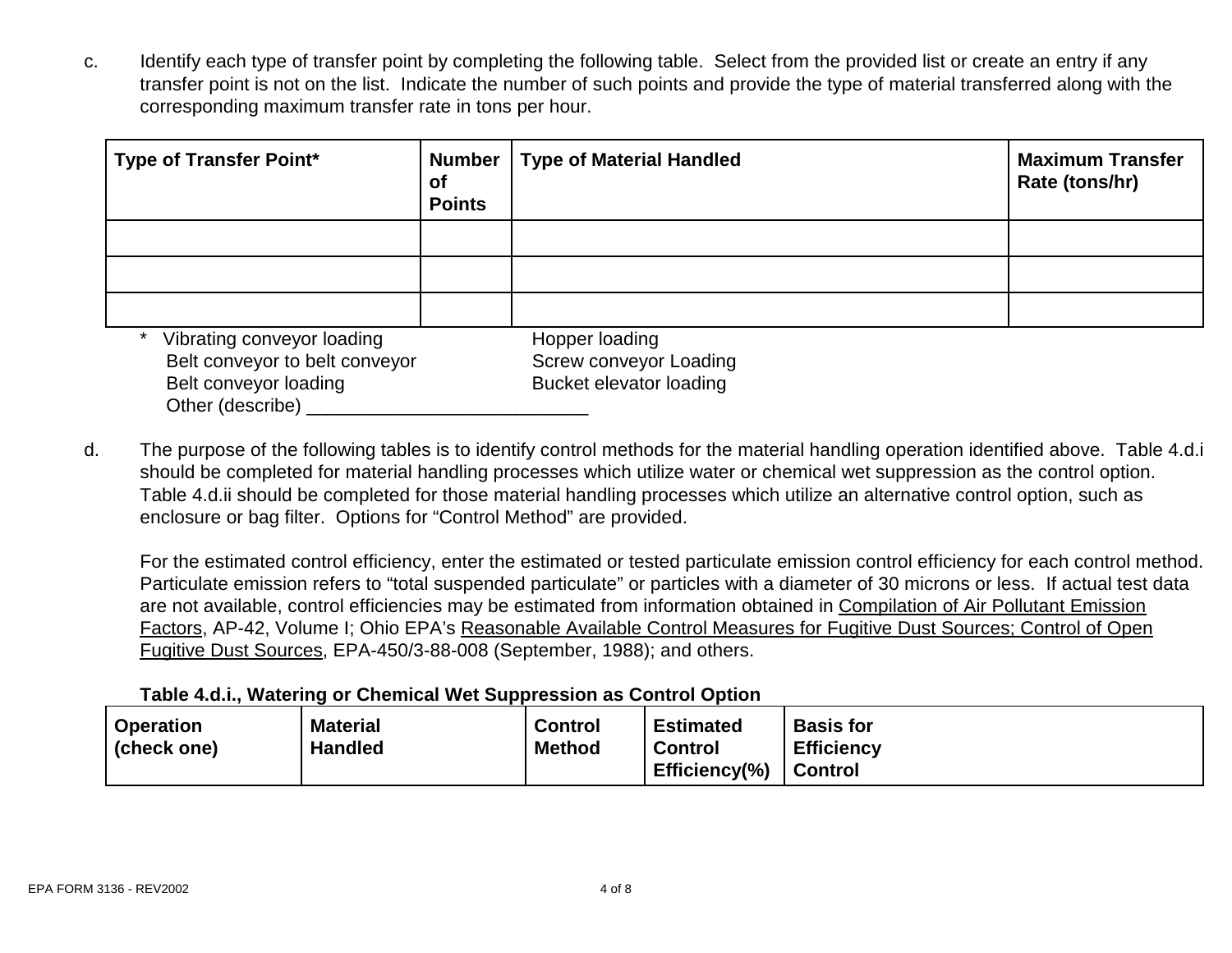| $\Box$ Conveying<br>$\Box$ Loading<br>$\Box$ Transfer Point | $\Box$ Water<br>$\Box$ Chemical |  |
|-------------------------------------------------------------|---------------------------------|--|
| $\Box$ Conveying<br>$\Box$ Loading<br>$\Box$ Transfer Point | $\Box$ Water<br>$\Box$ Chemical |  |
| $\Box$ Conveying<br>$\Box$ Loading<br>$\Box$ Transfer Point | $\Box$ Water<br>$\Box$ Chemical |  |
| $\Box$ Conveying<br>$\Box$ Loading<br>$\Box$ Transfer Point | $\Box$ Water<br>$\Box$ Chemical |  |
| $\Box$ Conveying<br>$\Box$ Loading<br>$\Box$ Transfer Point | $\Box$ Water<br>$\Box$ Chemical |  |

# **Table 4.d.ii, Alternative Control Options\***

| <b>Operation (check</b><br>one)                             | <b>Material</b><br><b>Handled</b> | <b>Control</b><br>Method* | <b>Estimated</b><br>Control Eff.(%) | <b>Basis for Efficiency Control</b> |
|-------------------------------------------------------------|-----------------------------------|---------------------------|-------------------------------------|-------------------------------------|
| $\Box$ Conveying<br>$\Box$ Loading<br>$\Box$ Transfer Point |                                   |                           |                                     |                                     |
| $\Box$ Conveying<br>$\Box$ Loading<br>$\Box$ Transfer Point |                                   |                           |                                     |                                     |
| $\Box$ Conveying<br>$\Box$ Loading<br>$\Box$ Transfer Point |                                   |                           |                                     |                                     |
| $\Box$ Conveying<br>$\Box$ Loading<br>$\Box$ Transfer Point |                                   |                           |                                     |                                     |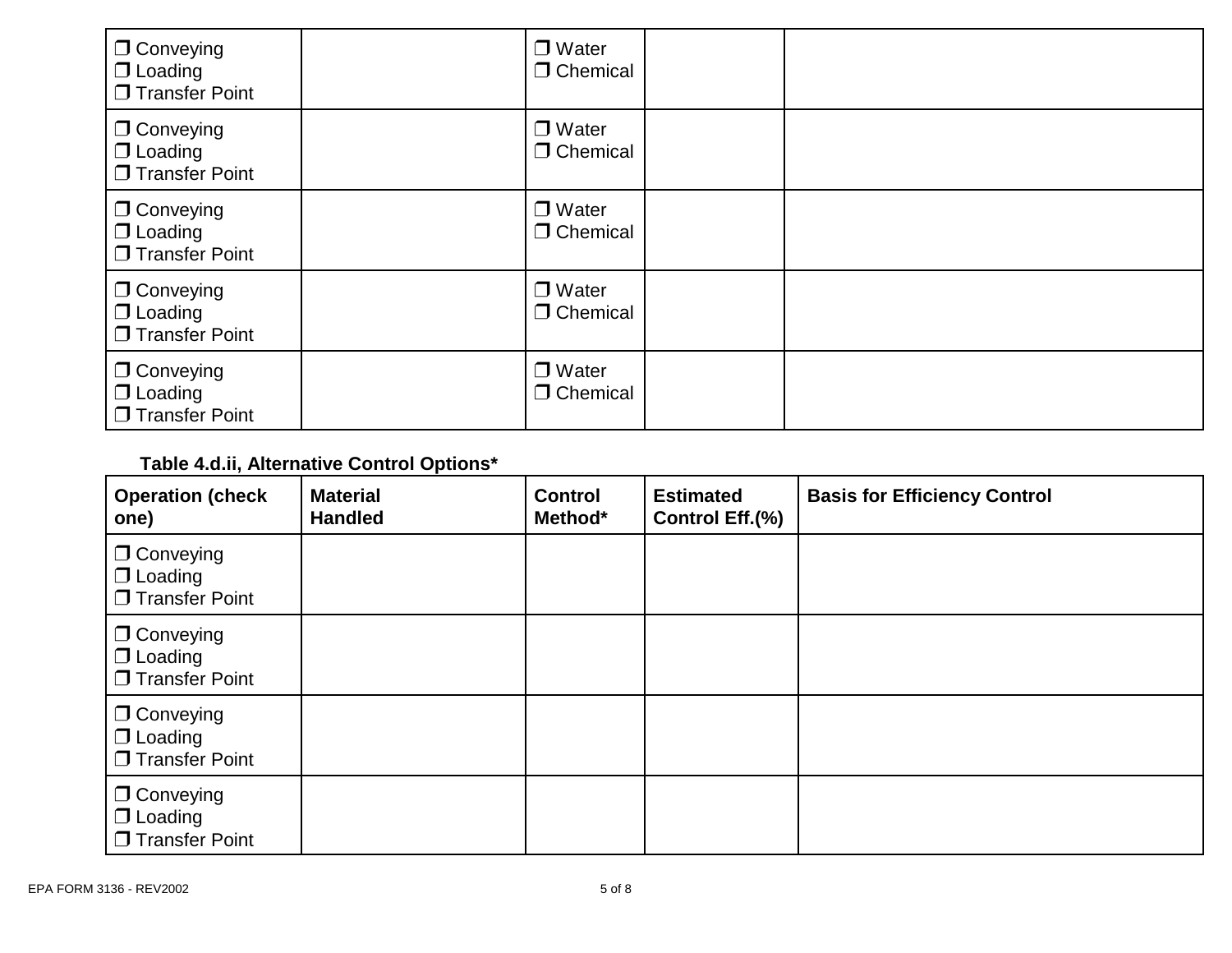- -
- \* A. Total Enclosure C. Total Enclosure with Exhaust to Fabric Filter
	- B. Partial Enclosure **D. Partial Enclosure with Exhaust to Fabric Filter** 
		- E. Other (describe) \_\_\_\_\_\_\_\_\_\_\_\_\_\_\_\_\_\_\_\_\_\_\_\_\_
- 5. Weigh Hopper Loading Process Data (batch plants):
	- a. Specify the number of weigh hoppers: \_\_\_\_\_\_\_\_\_\_\_\_\_\_\_\_\_
	- b. Specify the weigh hopper identification number, the weigh hopper manufacturer, the make or model number, and maximum design loading (tons/hr) for each weigh hopper:

| <b>Hopper</b><br>ID<br><b>Number</b> | <b>Manufacturer</b> | <b>Model Number</b> | <b>Maximum Loading</b><br>(tons/hr) |
|--------------------------------------|---------------------|---------------------|-------------------------------------|
|                                      |                     |                     |                                     |
|                                      |                     |                     |                                     |
|                                      |                     |                     |                                     |

## 6. Fuel Burned:

- a. Specify the input capacity of the dryer in million btu/hr:
- b. Identify with an "x" the type of fuel fired:

| $\Box$        | - oil<br>$\square$ natural gas                                                                                                                                                                                                            |                                                                                                                                                                                                                                 | $\square$ LPG<br>$\square$ other (specify) _____ |
|---------------|-------------------------------------------------------------------------------------------------------------------------------------------------------------------------------------------------------------------------------------------|---------------------------------------------------------------------------------------------------------------------------------------------------------------------------------------------------------------------------------|--------------------------------------------------|
| $\sim$ $\sim$ | $\sim$ . The set of the set of the set of the set of the set of the set of the set of the set of the set of the set of the set of the set of the set of the set of the set of the set of the set of the set of the set of the s<br>__ _ _ | $\sim$ . The contract of the contract of the contract of the contract of the contract of the contract of the contract of the contract of the contract of the contract of the contract of the contract of the contract of the co |                                                  |

c. If answer to 6.b is oil, identify with an "x" the type of oil used:

- $\Box$  no. 2  $\Box$  used oil  $\Box$  no. 6  $\Box$  other (describe)  $\Box$
- d. Specify the heat content, sulfur content, the estimated maximum quantity to be used per year, and the quantity to be used per hour (normal amount and maximum amount) for each fuel used.

| <b>Fuel</b>                                  | <b>Heat Content</b><br><b>Btu/gal</b> | % Sulfur | <b>Maximum</b><br>used per year | <b>Normal used</b><br>per year | <b>Maximum per</b><br>hour |
|----------------------------------------------|---------------------------------------|----------|---------------------------------|--------------------------------|----------------------------|
| oil<br>$\Box$ #2<br>$\Box$ #6<br>$\Box$ used |                                       |          | gal                             | gal                            | gal                        |
| gas                                          |                                       |          | cu ft                           | cu ft                          | cu ft                      |
| <b>LPG</b>                                   |                                       |          | gal                             | gal                            | gal                        |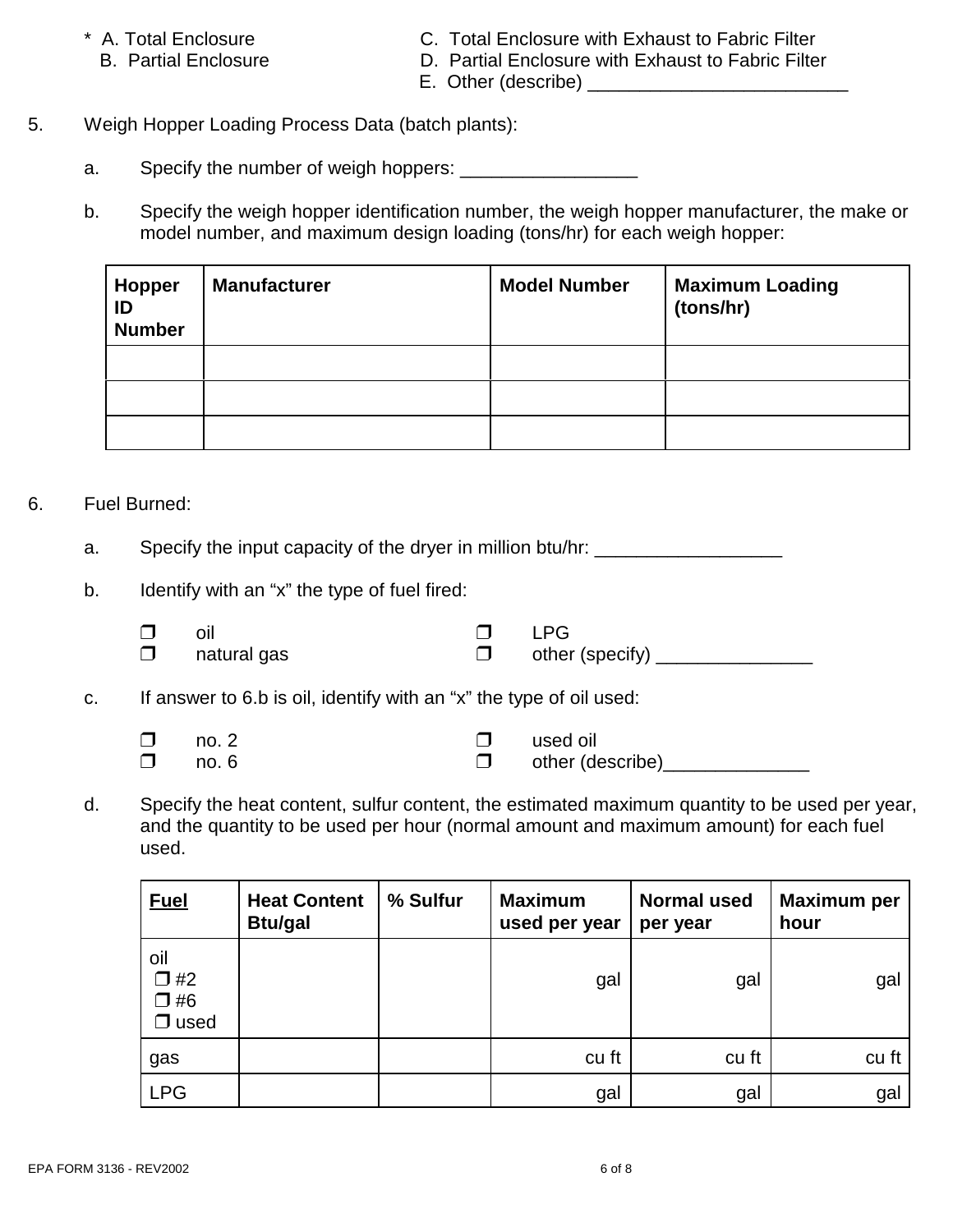| ∩ther<br>ו טווי |
|-----------------|
|-----------------|

- 7. Pug Mill Process Data (batch plants):
	- a. Specify the number of mixers: \_\_\_\_\_\_\_\_\_\_\_\_\_\_\_\_\_\_\_\_\_\_\_\_\_
	- b. Specify the mixer identification number, the mixer manufacturer, the make or model number, and maximum design loading (tons/hr) for each mixer:

| Mixer ID Number   Manufacturer | <b>Model Number</b> | <b>Maximum Loading</b><br>(tons/hr) |
|--------------------------------|---------------------|-------------------------------------|
|                                |                     |                                     |
|                                |                     |                                     |
|                                |                     |                                     |

#### 8. Truck Loading Process Data:

a. Describe the Loading System: \_\_\_\_\_\_\_\_\_\_\_\_\_\_\_\_\_\_\_\_\_\_\_\_\_\_\_\_\_\_\_\_\_\_\_\_\_\_\_

- b. Is truck loading process enclosed?  $\Box$  yes  $\Box$  no
- c. Specify the equipment manufacturer, equipment make or model number, and maximum design loading (tons/hr) for each mixer:

Manufacturer Model Number Maximum Loading(tons/hr)

\_\_\_\_\_\_\_\_\_\_\_\_\_\_ \_\_\_\_\_\_\_\_\_\_\_\_\_ \_\_\_\_\_\_\_\_\_\_\_\_\_\_\_\_

9. Asphaltic Concrete Storage Data:

a. Specify the number of silos:

b. Specify the silo identification number, the silo manufacturer, and silo storage capacity (tons) for each silo:

| <b>Silo ID Number</b> | <b>Manufacturer</b> | <b>Silo Storage (tons)</b> |
|-----------------------|---------------------|----------------------------|
|                       |                     |                            |
|                       |                     |                            |
|                       |                     |                            |
|                       |                     |                            |
|                       |                     |                            |
|                       |                     |                            |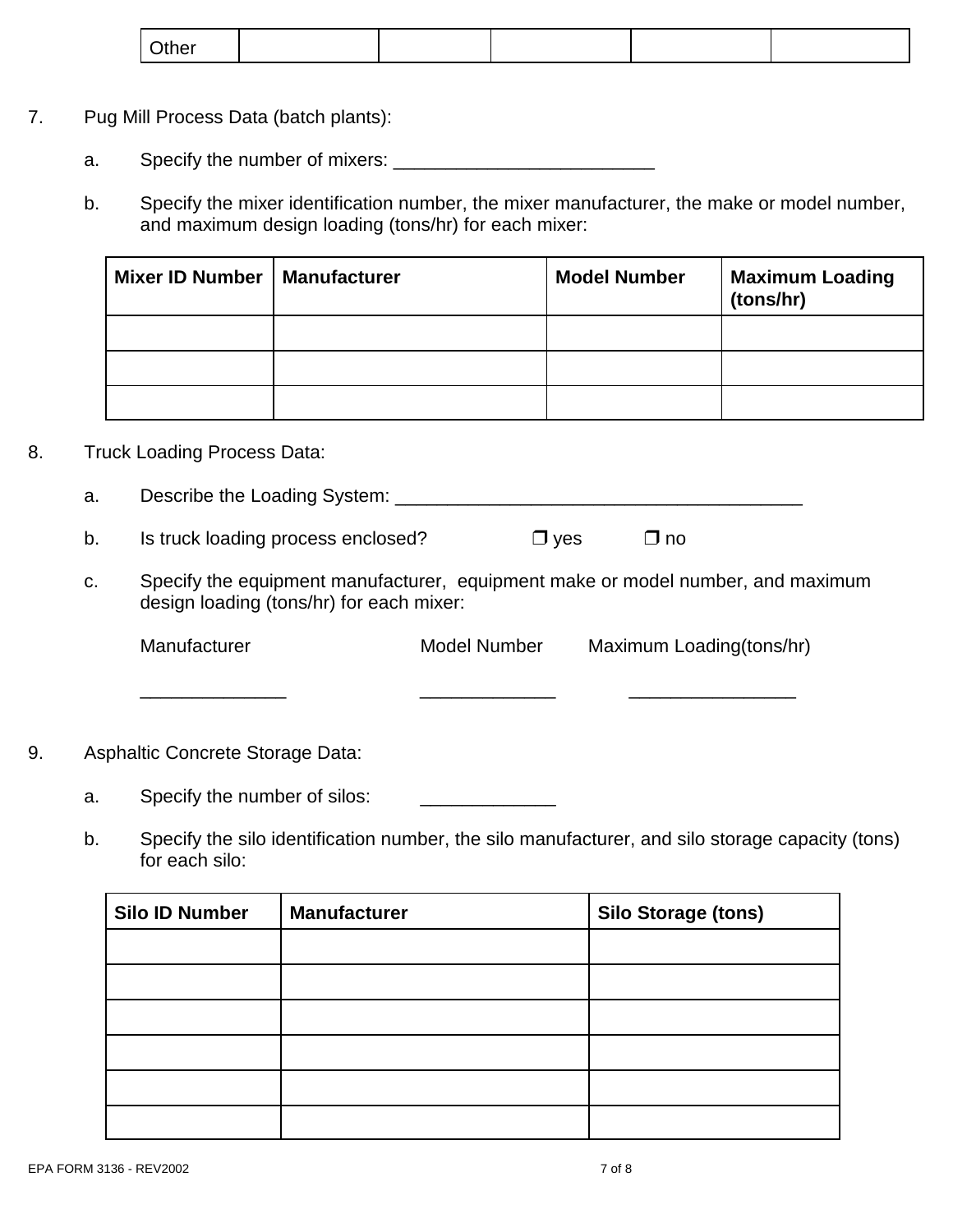- c. Specify venting of the silo:
	- $\Box$  Vents directly to the ambient air, uncontrolled

| Vented emissions are controlled by a condenser<br>Complete the following information for the condenser:<br>Company ID for control equipment: |  |  |
|----------------------------------------------------------------------------------------------------------------------------------------------|--|--|
| Year installed:                                                                                                                              |  |  |
| $\%$                                                                                                                                         |  |  |
| <b>Overall Control Efficiency:</b><br>$\%$                                                                                                   |  |  |
| <b>Basis for Overall Control Efficiency:</b>                                                                                                 |  |  |
| Emissions are vented back to the dryer                                                                                                       |  |  |
| Other (describe)                                                                                                                             |  |  |

- 10. Required Supplemental Information:
	- a. In addition to this EAC form, a completed EAC form for asphaltic concrete plants must include any other applicable EAC forms which may include the EAC forms for roadways, storage piles, and storage tanks with a capacity greater than 10,000 gallons.
	- b. Air emission modeling must be conducted when the potential emissions of any air toxics exceed 1.0 ton/year. The Ohio EPA Engineering Guide #69 is an excellent reference for air toxics modeling. SCREEN 3 is utilized for toxics monitoring. This program may be downloaded from the internet: http://www.epa.gov/scram001/tt22.htm
	- c. An asphaltic concrete batch plant may be subject to the New Source Performance Standards, 40 CFR Part 60, Subpart I and Subpart Kb. The effective date of this subpart is July 23, 1984.

**The Subpart I standard is provided in terms of grains per dry standard cubic foot. Your potential to emit, in terms of tons per year, must be calculated by converting grains per dry standard cubic foot to pounds per hour; then multiply by the factor of 8760 hours per year; and divide by 2000 pounds per ton to annualize your potential to emit.**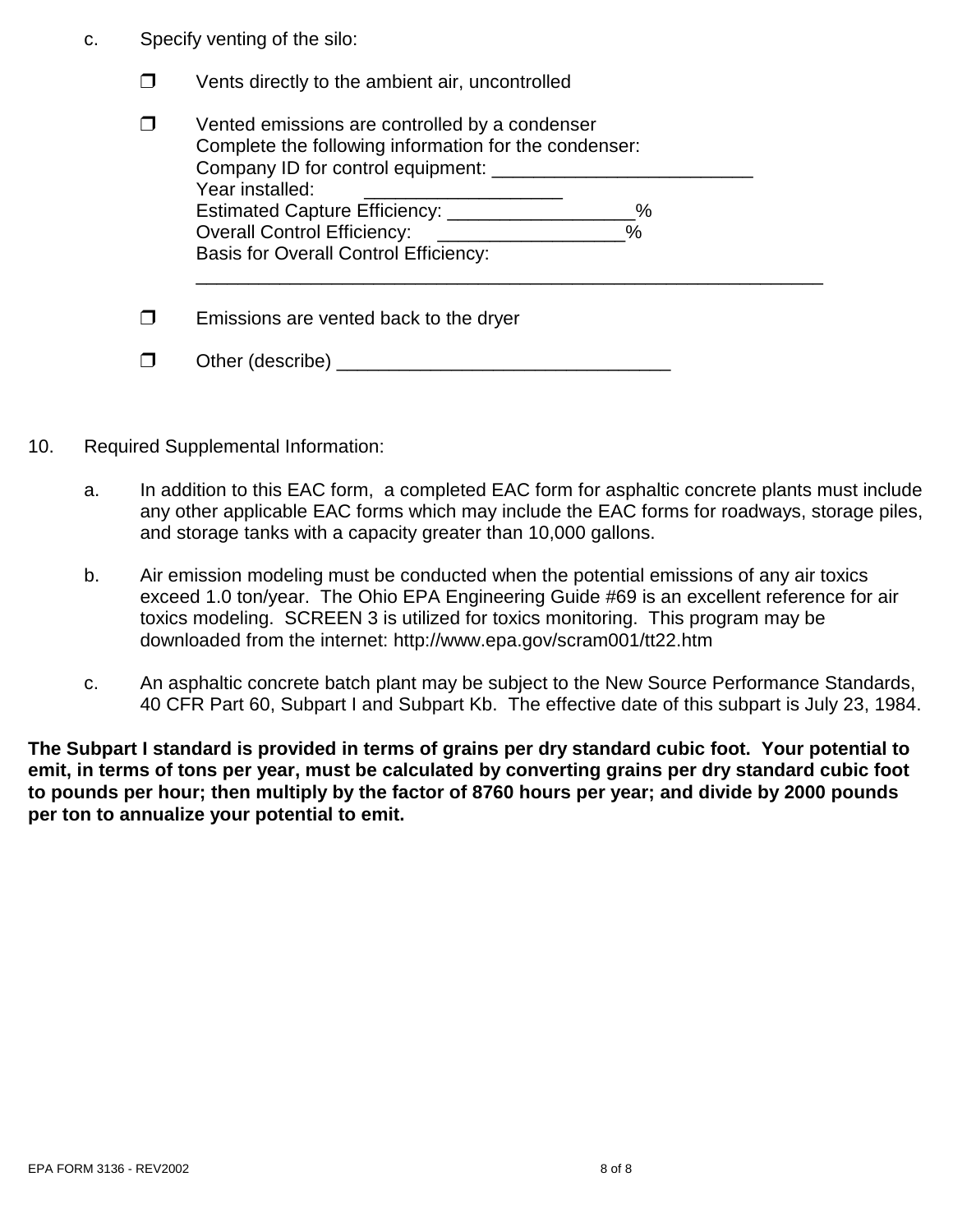# **INSTRUCTIONS FOR COMPLETION OF THE EMISSIONS ACTIVITY CATEGORY FORM FOR ASPHALTIC CONCRETE BATCHING PLANTS**

**GENERAL INSTRUCTIONS:** Provide complete responses to all applicable questions. If an item does not apply to the emissions unit, write in "Not Applicable" or "NA." If the answer is not known, write in "Not Known" or "NK." If you need assistance in understanding a question after reading the instructions below, contact your Ohio EPA District Office or Local Air Agency for assistance. Submittal of an incomplete application will delay application review and processing. In addition, the application may be returned as incomplete if all applicable questions are not answered appropriately.

## **APPLICABLE REGULATIONS:**

*The following State and Federal Regulations may be applicable to asphaltic concrete batching plants. Note that there may be other regulations which apply to this emissions unit which are not included in this list.*

Federal: 40 CFR 60, Subpart I (NSPS)

State: Ohio Administrative Code (OAC) 3745-31-02 (Permit to Install)

3745-35-02 (Permit to Operate) 3745-17-07 (Visible Particulate Emissions) 3745-17-08 (Fugitive Dust Emissions) 3745-17-11 (Particulate Matter - Industrial Processes) 3745-18-06 (Sulfur Dioxide Emissions) 3745-21-07 (Organic Materials Emissions) 3745-21-08 (Carbon Monoxide Emissions) 3745-23-06 (Nitrogen Oxide Emissions)

If you would like a copy of these regulations, contact your Ohio EPA District Office or Local Air Agency. State regulations may also be viewed and downloaded from the Ohio EPA web site at http://www.epa.state.oh.us/dapc/regs/regs.html. Federal regulations may be viewed and downloaded at http://www.epa.gov/docs/epacfr40/chapt-I.info/subch-C.htm.

## **CALCULATING EMISSIONS:**

U.S. E.P.A. has developed emission factors for many types of emissions units and published them in a document titled "Compilation of Air Pollutant Emission Factors, AP-42", available from the following web site: http://www.epa.gov/ttn/chief/ap42/index.html

Estimation software for storage tanks (TANKS) is available from the following U.S. E.P.A. web site: http://www.epa.gov/ttn/chief/software/tanks/index.html

Estimation software for landfills (Landfill Gas Emissions Model) is available from the following U.S. E.P.A. web site: http://www.epa.gov/ttn/catc/products.html#software

In addition, manufacturers of some types of emissions units and most types of control equipment develop emissions estimates or have stack test data which you can request.

Stack testing of the emissions may be done.

You may develop your own emission factors by mass balance or other knowledge of your process if you can